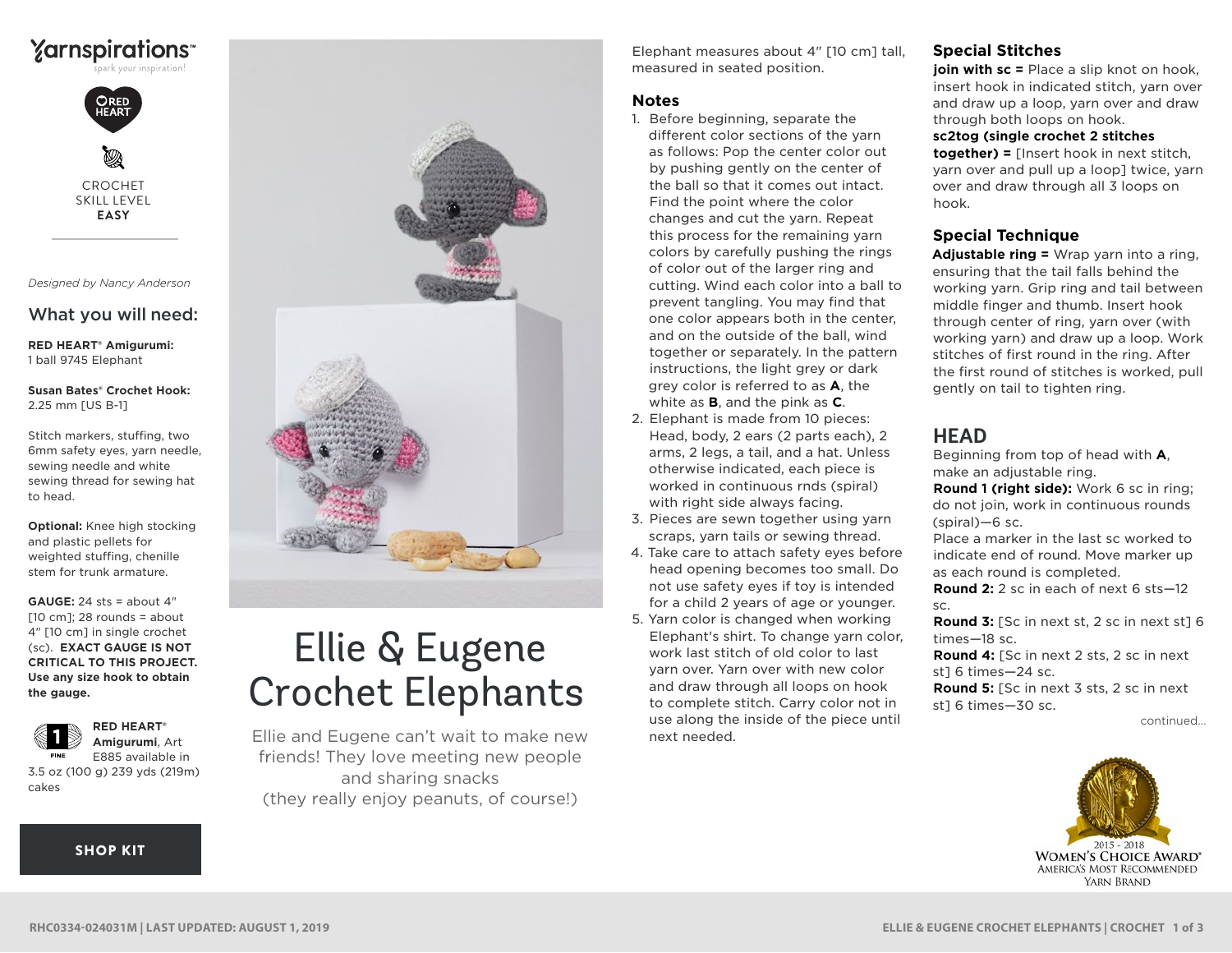



**Round 6:** [Sc in next 4 sts, 2 sc in next st] 6 times—36 sc.

**Round 7:** [Sc in next 5 sts, 2 sc in next st] 6 times—42 sc.

**Rounds 8–10:** Sc in each st around. **Round 11:** [Sc in next 5 sts, sc2tog] 6 times—36 sc.

**Rounds 12–14:** Sc in each st around. **Round 15:** [Sc in next 4 sts, sc2tog] 6 times—30 sc.

Begin stuffing head and continue as work progresses.

Make Opening for Trunk

**Round 16:** Ch 3, skip next 3 sts (for trunk opening), sc in next 2 sts, [sc2tog, sc in next 2 sts] 6 times, sc in last st—21 sc and 1 ch-3 space (trunk opening). **Eyes:** Using photograph as a guide, attach safety eyes between Rounds 14 and 15, about 3 or 4 stitches from edges of trunk opening and about 6–8 stitches apart. Take care that the washer on the back of each safety eye does not overlap into the trunk opening, so that they do not interfere with trunk stitches to be worked later.

**Round 17:** Working in each ch of the ch-3 and each sc around, [sc in next 2 sts, sc2tog] 6 times—18 sc.

**Note:** Now you will pause working the head so that the trunk can be made while it is easier to access the trunk from the inside of head, rather than having to stuff the trunk through the tiny opening at the tip of the trunk. The head will be completed after the trunk is made.

Remove loop from hook and place it on a stitch marker or elongate it, so that it does not unravel. Cut yarn, leaving about 1yd/1m tail for completing head. Trunk

**Round 1 (right side):** With right side facing, join **A** with sc in first skipped sc of trunk opening, sc in next 2 sc, sc in

side of trunk opening, sc in base of each of next 3 ch of trunk opening, sc in side of trunk opening; do not join, work in continuous rounds (spiral)—8 sc. Place a marker in the last sc worked to indicate end of round. Move marker up as each round is completed. **Rounds 2–7:** Sc in each st around. **Round 8:** [Sc2tog, sc in next 2 sts] twice—6 sc.

Fasten off, leaving a long tail. Weave tail through stitches of last round and pull to close opening. Secure tail and weave to inside of trunk.

Complete Head

Return dropped loop to hook and pull until loop sits snuggly on hook.

**Round 18:** Sc in each st around.

Working from inside of head, complete stuffing head and stuff trunk inserting chenille stem for armature (if desired). **Round 19:** [Sc2tog] 9 times—9 sc. Fasten off. Weave in ends.

### **BODY**

Beginning at bottom of body with **A**, make an adjustable ring.

**Round 1 (right side):** Work 7 sc in ring; do not join, work in continuous rounds (spiral)—7 sc.

Place a marker in the last sc worked to indicate end of round. Move marker up as each round is completed.

**Round 2:** 2 sc in each of next 7 sts—14 sc.

**Round 3:** [Sc in next st, 2 sc in next st] 7 times—21 sc. **Round 4:** [Sc in next 2 sts, 2 sc in next

st] 7 times—28 sc. **Round 5:** Sc in each st around and change to **B** in last st. Begin Striped Shirt

**Round 6:** With **B**, [sc2tog, sc in next 2 sts] 7 times and change to **C** in last st— 21 sc. Do not cut **B**. Carry **B** inside piece. **Round 7:** With **C**, sc in each st around and change to **B** in last st. Do not cut **C**. Carry **C** inside piece.

**Round 8:** With **B**, sc in each st around and change to **C** in last st. Do not cut **B**. Carry **B** inside piece.

**Round 9:** With **C**, [sc2tog, sc in next 5 sts] 3 times and change to **B** in last st— 18 sts. Do not cut **C**. Carry **C** inside piece. **Round 10:** Repeat Round 8.

**Round 11:** Repeat Round 7. Cut **C**. Stuff body with stuffing or with optional knee high filled with plastic pellets.

**Round 12 (neck):** With **B**, [sc in next st, sc2tog] 6 times—12 sts. Fasten off, leaving a long tail for sewing head to body.

#### **EARS (make 2) Inner Ears (make 2)**

With **C**, ch 7.

**Row 1:** Working in back bumps only, sc in 2nd ch from hook and remaining each ch across—6 sc.

**Row 2:** Ch 1, turn, skip first st, sc in next 5 sts—5 sc.

**Row 3:** Ch 1, turn, sc in first 3 sts, sc2tog—4 sc.

**Row 4:** Ch 1, turn, sc2tog, skip next st, sc in last st—2 sc.

Fasten off. Weave in and trim ends.

Outer Ears (make 2)

With **A**, make same as inner ear through Row 4—2 sc.

Do not fasten off.

**Joining Round:** Place an inner ear on top of the outer ear with stitches matching; working through both thicknesses, work sc evenly spaced all the way around the outer edge of ear

working 2 sc in each corner; join with slip st in first sc.

Fasten off leaving a long tail for sewing ear to head.

#### **ARMS (make 2)**

With **A**, leaving a long beginning tail, make an adjustable ring.

**Round 1 (right side):** Work 5 sc in ring; do not join, work in continuous rounds (spiral)—5 sc.

Place a marker in the last sc worked to indicate end of round. Move marker up as each round is completed.

**Rounds 2–5:** Sc in each st around. Stuff arm lightly. Fasten off leaving a long tail. Weave tail through stitches of last round and pull to close opening. Weave in and trim ending tail. Do not cut beginning tail. It can be used later for sewing leg to body.

# **LEGS (make 2)**

With **A**, leaving a long beginning tail, make an adjustable ring.

**Round 1 (right side):** Work 5 sc in ring; do not join, work in continuous rounds (spiral)—5 sc.

Place a marker in the last sc worked to indicate end of round. Move marker up as each round is completed.

**Round 2:** [Sc in next st, 2 sc in next st] twice, sc in last st—7 sc.

**Round 3:** 2 sc in next st, sc in next 6 sts—8 sc.

**Rounds 4–6:** Sc in each st around. Stuff leg lightly. Fasten off leaving a long tail. Weave tail through stitches of last round and pull to close opening. Weave in and trim ending tail. Do not cut beginning tail. It can be used later for sewing leg to body.

continued...